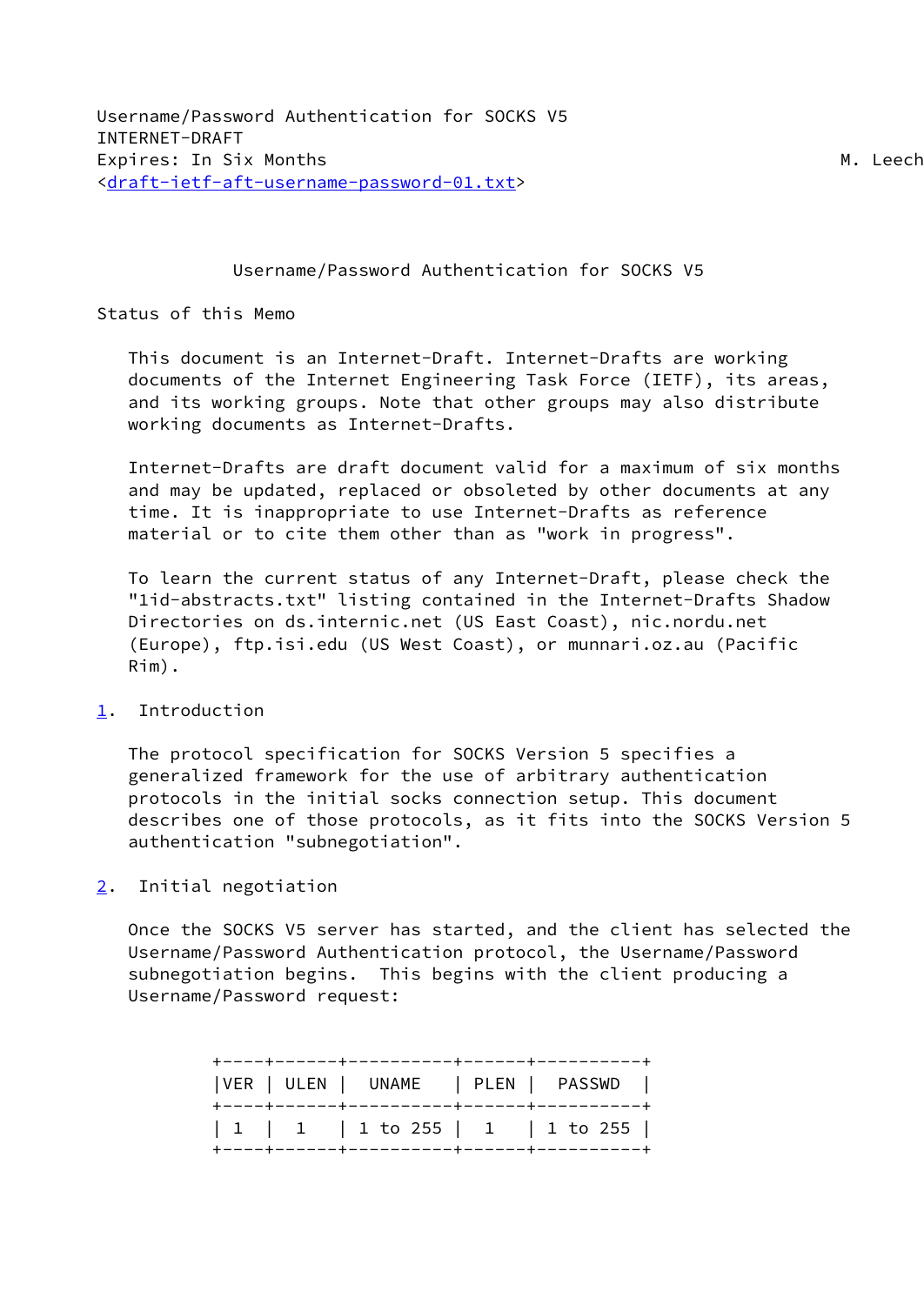INTERNET-DRAFT Username Authentication for SOCKS V5 March 1995

 The VER field contains the current version of the subne gotiation, which is X'01'. The ULEN field contains the length of the UNAME field that follows. The UNAME field contains the username as known to the source operating system. The PLEN field contains the length of the PASSWD field that follows. The PASSWD field contains the pass word association with the given UNAME.

 The server verifies the supplied UNAME and PASSWD, and sends the following response:

> +----+--------+ |VER | STATUS | +----+--------+ | 1 | 1 | +----+--------+

 A STATUS field of X'00' indicates success. If the server returns a `failure' (STATUS value other than X'00') sta tus, it MUST close the connection.

<span id="page-1-0"></span>[3](#page-1-0). Security Considerations

 This document describes a subnegotiation that provides authentication services to the SOCKS protocol. Since the request carries the password in cleartext, this subnego tiation is not recommended for environments where "sniff ing" is possible and practical.

<span id="page-1-1"></span>[4](#page-1-1). Authors Address

 Marcus Leech Bell-Northern Research Ltd P.O. Box 3511, Station C Ottawa, ON CANADA K1Y 4H7 +1 613 763 9145 Email: mleech@bnr.ca